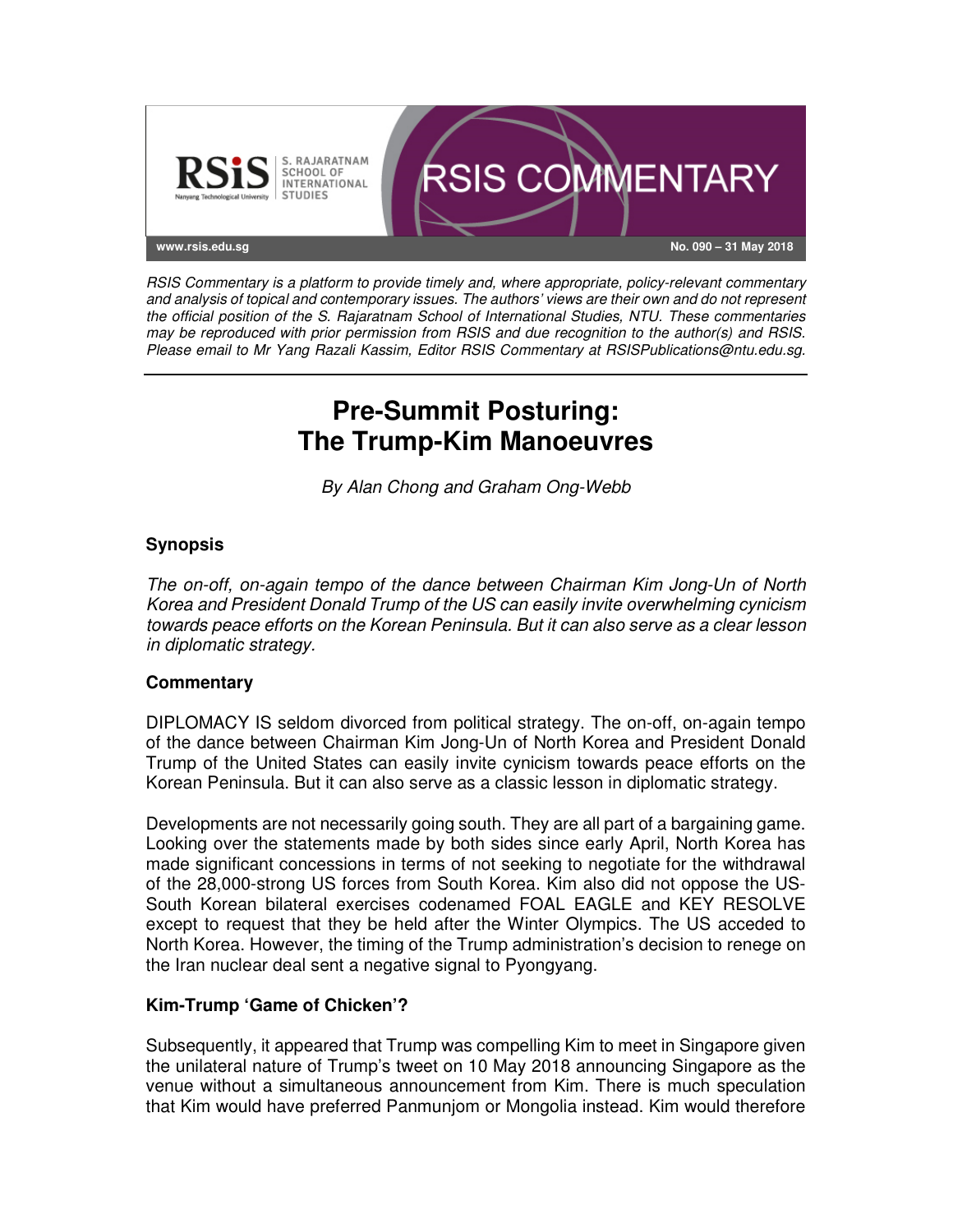be expected to push back since he appeared momentarily to be dictated by a series of American fait accomplis.

This Kim-Trump 'game of chicken' is a necessary prelude to the proposed Singapore Summit – if it eventually materialises. This is the very same game that boxers join in the run-up to the actual bout. We see strategic communication in play. The Trump-Kim Singapore Summit has commenced on a virtual plane! There are three reasons why this is so.

#### **Summit of the Ultranationalists**

It must not be forgotten that both leaders have attained and consolidated political authority on the basis of ultranationalism. Kim Jong-un inherited the system of one man, one party rule from his father and grandfather. This system operated against the backdrop of a siege mentality derived from the fact that the Korean War of 1950-3 had not officially ended with a peace treaty.

Moreover, its bitter enemy South Korea remained allied to the US and agreed to the stationing of US troops south of the demilitarised zone at the 38th Parallel. Kim Jongun also inherited the doctrine of Songgun that emphasised 'military first' policies that responded to the standing threat posed by an undefeated capitalist, pro-western South.

Consequently, Kim's grandfather invoked the *Byungjin Nosun* ('economic-nuclear parallel development policy') doctrine to explain the positive correlation between the pursuit of nuclear weapons and military confrontation with Seoul with economic improvement. For an outsider, this does not make complete sense, but for North Korean citizens, the revival of these doctrines under Kim Jong-Un the grandson marked continued legitimacy under an autocratic regime.

#### **Mirror Image of Trump's 'America First" Doctrine?**

President Trump's enunciation of an 'America First' doctrine in January 2017 presented the perfect mirror image of Kim Jong-Un's domestic propaganda. Trump's worldview was mapped directly onto his foreign and economic policies in his first year in office. Trump vowed to fix North Korea as if it were a business snag.

This played right into Kim Jong-Un's hands during episodes such as Trump's infamous war of words in 2017 against Kim. Trump publicly labelled Kim 'Little Rocket Man' and threatened to respond to Pyongyang's military provocation with 'fire and fury'.

This was after Kim continued nuclear testing, placed the North Korean military on high alert and threatened to devastate the US base in Guam with nuclear weapons. Trump escalated matters earlier with the despatch of a carrier battle group into waters near North Korea, and operating B52 nuclear-armed bomber patrols on the edge of North Korean airspace.

Meanwhile, North Korea's invisible cyber army continues to spite Washington and Seoul with an assortment of denial of service attacks and thefts of corporate data.